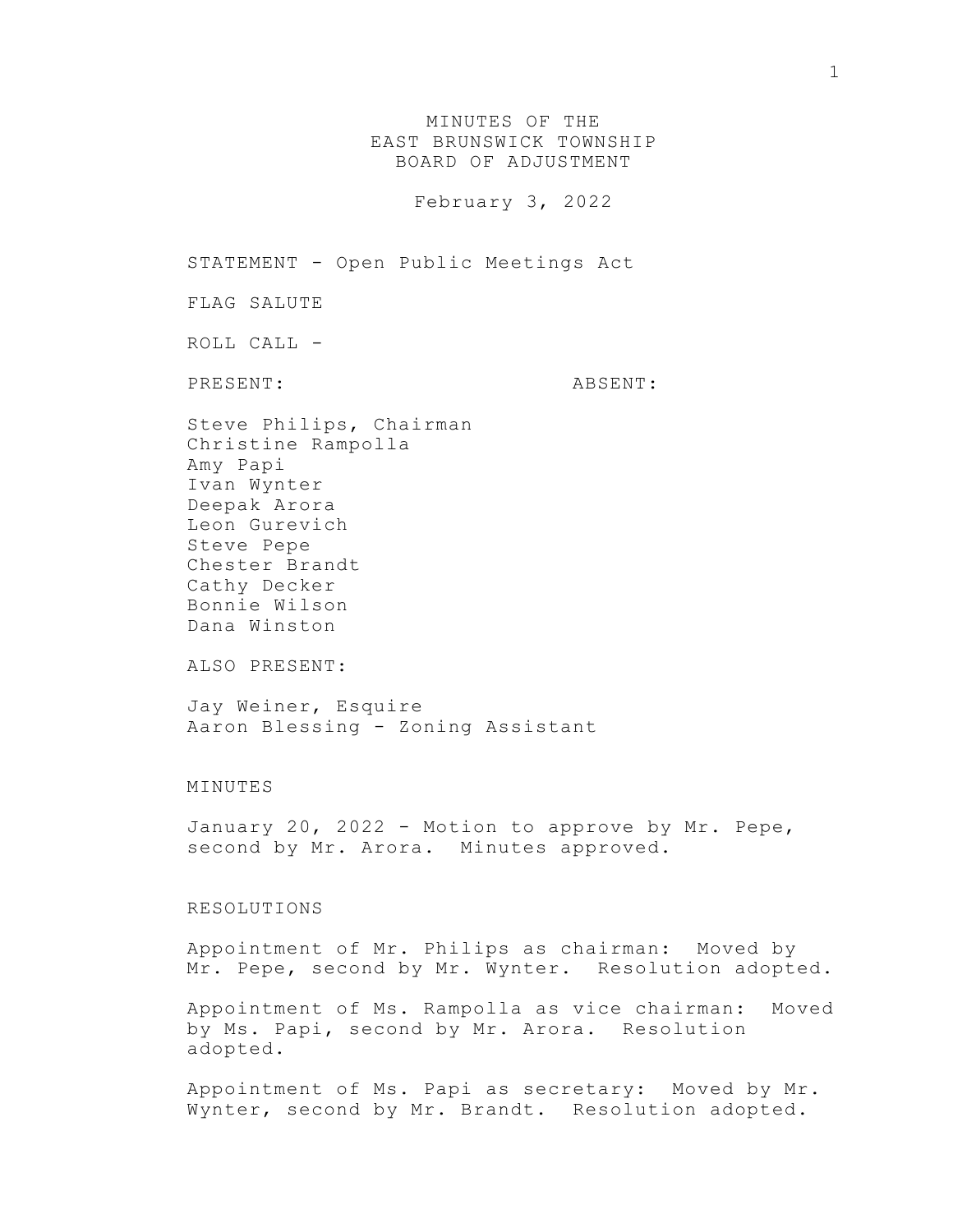Appointment of Deborah Masterton as recording secretary: Moved by Mr. Wynter, second by Mr. Gurevich. Resolution adopted.

Appointment of Weiner & Weiner, P.C., as board attorney: Moved by Ms. Rampolla, second by Mr. Arora. Resolution adopted.

Appointment of Remington & Vernick Engineers as board engineer: Moved by Mr. Gurevich, second by Mr. Pepe. Resolution adopted.

Appointment of C.M.E. Associates as conflict engineer: Moved by Mr. Brandt, second by Mr. Wynter. Resolution adopted.

Appointment of Shamy, Shipers & Lonski as conflict attorney: Moved by Mr. Gurevich, second by Mr. Pepe. Resolution adopted.

Application #Z-21-33 - Marciante - Proposed addition to existing single-family dwelling located at 4 Greenwood Court, block 699, lot 16, in the R-3 zone. Motion to adopt by Ms. Papi, second by Mr. Wynter. Resolution adopted.

Executive Session - Motion to go into executive session by Mr. Arora, second by Mr. Wynter.

NEW BUSINESS

Application #Z-21-19 - Lamar Advertising - Proposed billboard located on the Main Line adjacent to Main Street and State Route 18, block 150.01, lot 1.03, in the I/M zone. Mandatory date extended to March 3, 2022. Adjourned to March 3, 2022, without further notice.

## EXECUTIVE SESSION

## ADJOURNMENT

Motion to adjourn by Mr. Arora, second by Mr. Gurevich. Meeting adjourned at 8:23 p.m.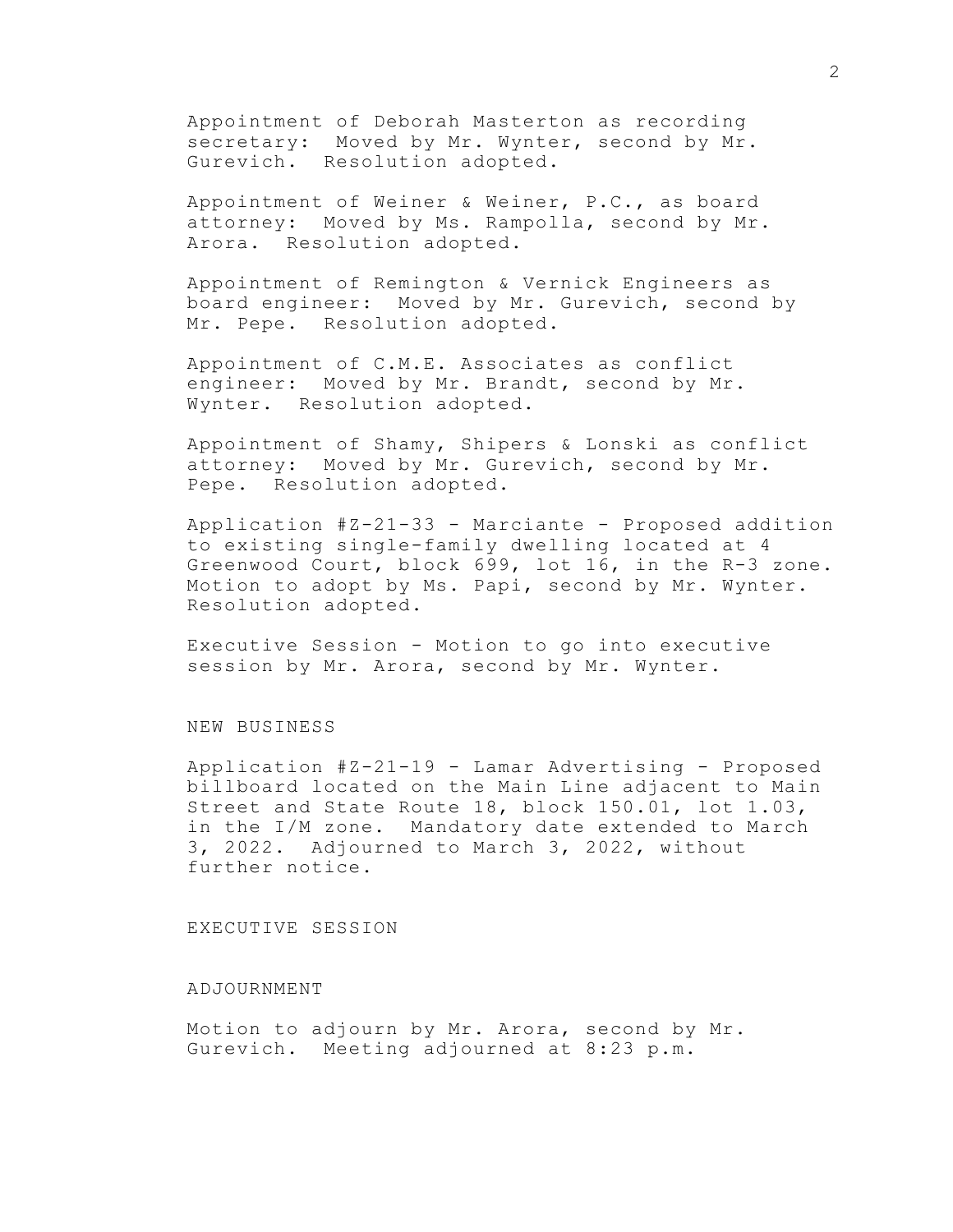THE CHAIRMAN: This is the February 3, 2022, East Brunswick Township Zoning Board of Adjustment meeting. In accordance with the Open Public Meeting Law, on December 30, 2021, notice of this meeting stating the time, date, and location was sent to the Home News Tribune, filed with the township clerk, and posted on the bulletin board in the lobby of the municipal building. A copy of this notice will be incorporated in the minutes of this meeting.

As an adjunct to that, we add: The township is using the telephone meeting format in an effort to mitigate the chance of exposure to COVID-19 as part of the township's ongoing effort to slow the rate of transmission and avoid overwhelming our treatment centers. The dial-in information and agenda have been posted on the township web site and posted on EBTV for members of the public. Members of the public can call in with the number provided if they have any questions of the zoning board members. You will have 3 minutes to speak. Should you have any further comments or questions, the planning and engineering office is always available by e-mail and phone. Each member of the public shall have only one opportunity to speak during the public portion. Thank you in advance for your patience as we implement this new technology to continue to move the township forward during the health emergency.

Going on, the zoning board will not hear any case beyond 10 p.m. with the exception of any hearing in progress at that time and will terminate all testimony at 10:30 p.m. The chair reserves the right to call any application in an order different from that appearing on the agenda.

Aaron, if you could please call the

roll.

MR. BLESSING: Miss Winston. You're

muted.

MS. WINSTON: Here. I'm here. THE CHAIRMAN: Okay. MR. BLESSING: Miss Wilson. MS. WILSON: Here. MR. BLESSING: Miss Decker. THE CHAIRMAN: You're muted, Cathy. MS. DECKER: Here. MR. BLESSING: Mr. Brandt. MR. BRANDT: Here. MR. BLESSING: Mr. Pepe. MR. PEPE: Here.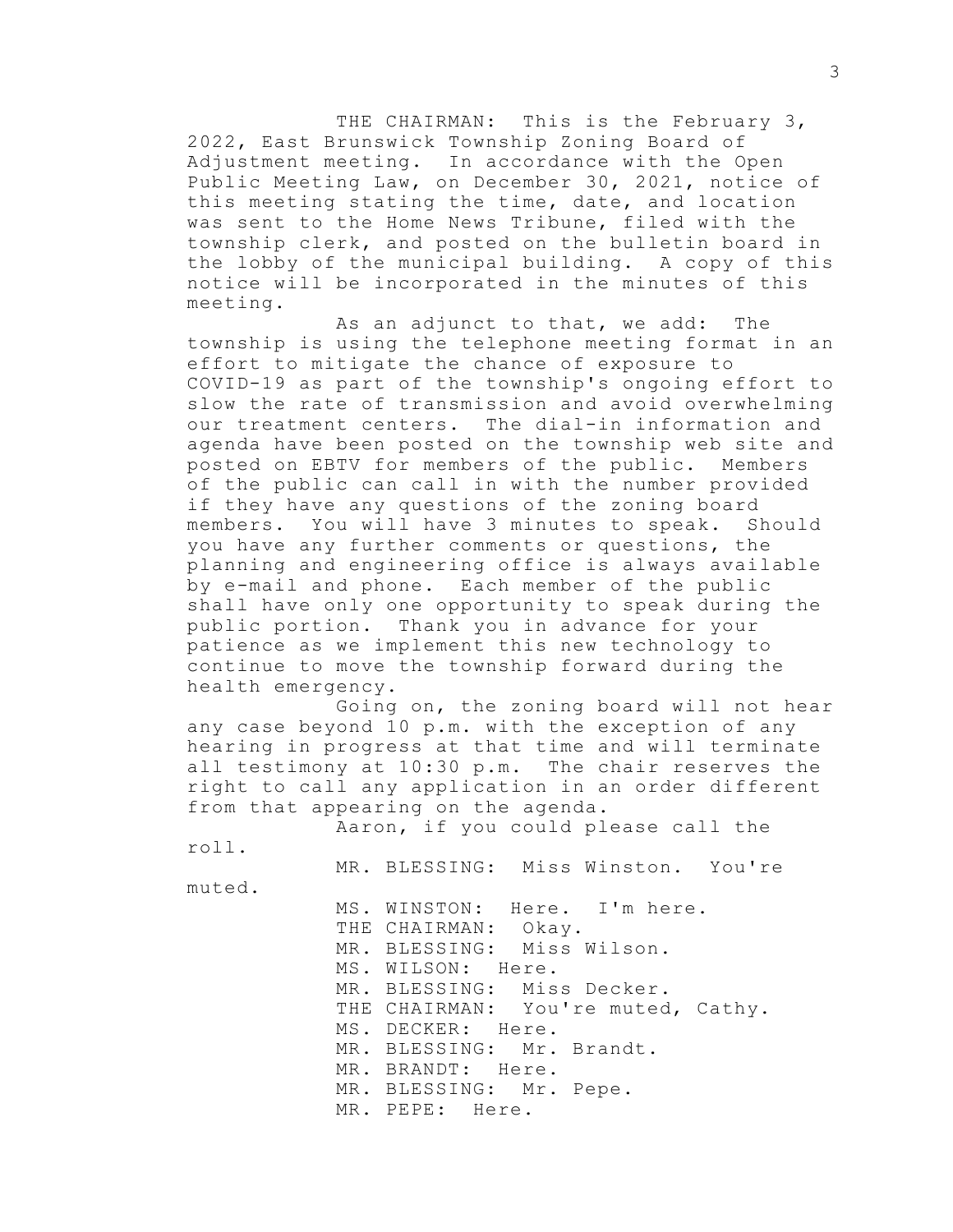MR. BLESSING: Mr. Gurevich.

MR. GUREVICH: Here.

MR. BLESSING: Mr. Arora.

MR. ARORA: Here.

MR. BLESSING: Mr. Wynter.

MR. WYNTER: Here.

MR. BLESSING: Miss Papi.

MS. PAPI: Here.

MR. BLESSING: Miss Rampolla.

MS. RAMPOLLA: Here.

MR. BLESSING: Chairman Philips.

THE CHAIRMAN: Here. And I want to

compliment the board on having everybody here. We may want to -- we may want to take down the date and time because I don't know -- hopefully, it happens again. That's all I can -- thank you all for coming and joining this evening.

MR. WEINER: Reflected in the minutes, Mr. Chairman.

THE CHAIRMAN: At this point, we'll call for the pledge of allegiance if we have some - there we go. Thank you. And if we can please rise for the pledge of allegiance.

(Flag salute)

THE CHAIRMAN: Thank you.

Okay. At this point, we've -- we had a roll call. Tonight we don't have any outside business, but I would like an opportunity -- since we have a number of resolutions, I'm going to split them up so that everyone hopefully will have a chance to either -- to either approve or second any of these particular resolutions so everybody at least can appear on the record as having been part of the opportunity tonight. There are obviously as we know times that the alternates don't get to vote. Everybody gets to vote on this except -- I apologize -- Miss Decker, you were not here at the meeting last time so you can't nominate or second any of the resolutions, but other than that, everybody can, and I welcome everybody to join at any point with a nomination or acceptance of a resolution or a second.

Okay. With that in mind, the first resolution we have -- oh, first we have the minutes of January 20, 2022. I will listen for a motion on them.

> MR. PEPE: I'll make the motion. THE CHAIRMAN: Thank you. Do we have a

second?

MR. ARORA: I'll second it.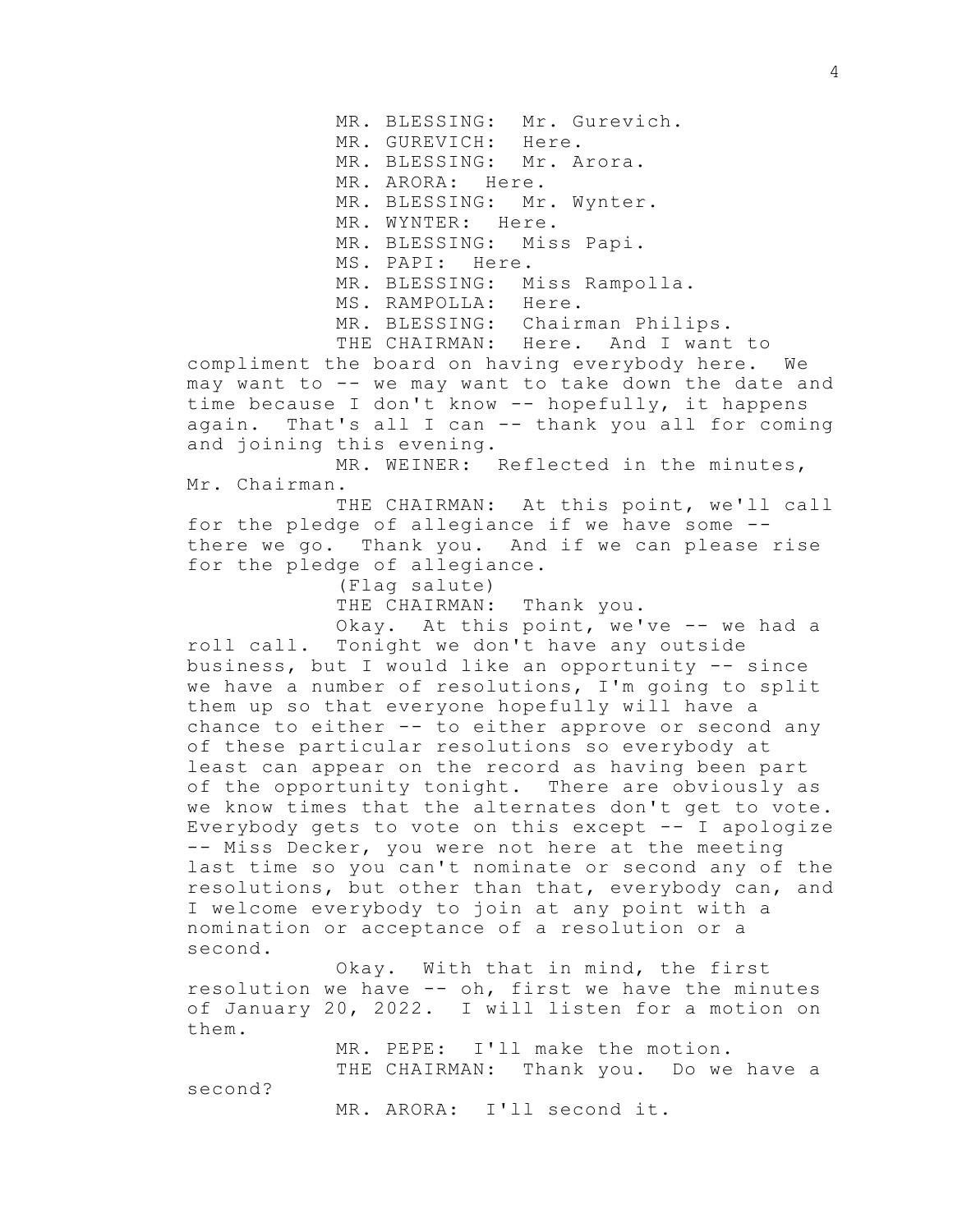THE CHAIRMAN: Okay, thank you, Deepak. Among those eligible, are there any additions, deletions, corrections, or changes to the minutes that were presented to us? Hearing none, then, Aaron, I'm going to ask you to call the roll. MR. BLESSING: Mr. Pepe. MR. PEPE: Yes. MR. BLESSING: Mr. Gurevich. MR. GUREVICH: Yes. MR. BLESSING: Mr. Arora. MR. ARORA: Yes. MR. BLESSING: Mr. Wynter. MR. WYNTER: Yes. MR. BLESSING: Mr. Brandt. MR. BRANDT: Yes. MR. BLESSING: Miss Wilson. MS. WILSON: Yes. MR. BLESSING: Miss Winston. MS. WINSTON: Yes. MR. BLESSING: Miss Papi. MS. PAPI: Sorry, yes. MR. BLESSING: Miss Rampolla. MS. RAMPOLLA: Yes. MR. BLESSING: Chairman Philips. THE CHAIRMAN: Yes. Our next resolution is a resolution appointing the zoning board chair, Steve Philips. I'll listen for a motion. MR. ARORA: I do the motion. MR. PEPE: Make a motion. THE CHAIRMAN: Okay, we got a motion from Steve, and we have a second from Ivan. I'm sorry if I didn't get everybody there. Please call the roll, Aaron. MR. BLESSING: Mr. Pepe. MR. PEPE: Yes. MR. BLESSING: Mr. Gurevich. MR. GUREVICH: Yes. MR. BLESSING: Mr. Arora. MR. ARORA: Yes. MR. BLESSING: Mr. Wynter. MR. WYNTER: Yes. MR. BLESSING: Mr. Brandt. MR. BRANDT: Yes. MR. BLESSING: Miss Wilson. MS. WILSON: Yes. MR. BLESSING: Miss Winston. MS. WINSTON: Yes. MR. BLESSING: Miss Papi. MS. PAPI: Yes.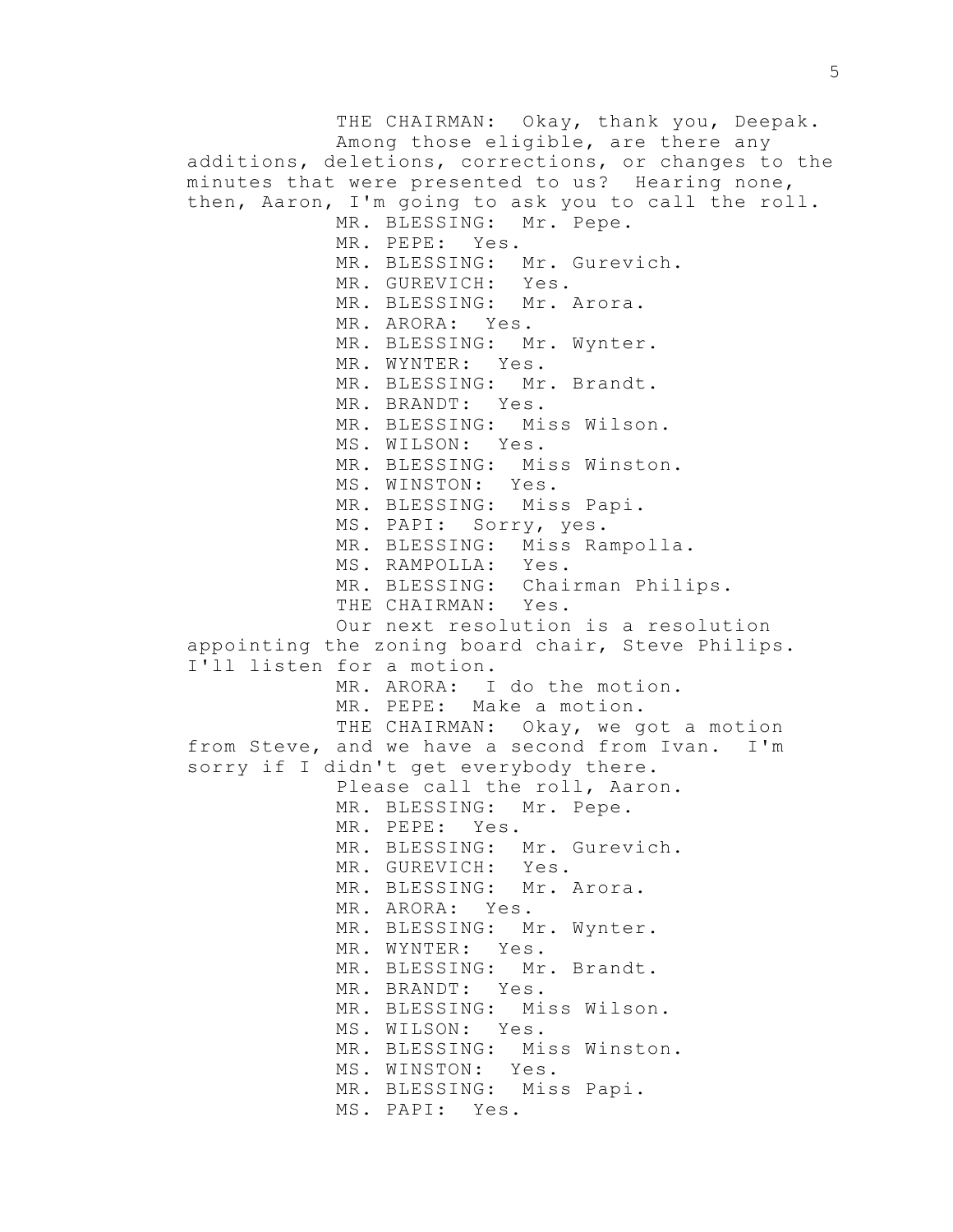MR. BLESSING: Miss Rampolla. MS. RAMPOLLA: Yes. MR. BLESSING: Chairman Philips. THE CHAIRMAN: Yes. Next we have resolution appointing zoning board vice chair Christine Rampolla. I'll listen for a motion. Amy. MR. ARORA: I'll do the motion. MS. PAPI: I motion that, you know, she be appointed for the zoning board vice chair. MR. ARORA: I can second it. MR. WEINER: Let me just -- just for clarity, the motion is to adopt the resolution -- MS. PAPI: Right. MR. WEINER:  $-$  as opposed to  $-$  she's already been appointed. MS. PAPI: That's what I thought. To be honest with you, I wanted to say a point, you know,  $but$   $--$ MR. WEINER: I know it sounds like minutia, but I just want it for the record. MS. PAPI: You were saying motion so I thought, gee, maybe I need to say motion, but that's what I wanted to say really was to appoint. THE CHAIRMAN: All of these are the same thing. We are adopting what we talked about at the past meeting. So we have a move and we have a second. MR. BLESSING: Chairman Philips, who is the second? THE CHAIRMAN: I saw Deepak move. I apologize if I -- MR. BLESSING: Yes. MR. ARORA: I seconded, yeah. THE CHAIRMAN: Okay. MR. BLESSING: Very good. Mr. Pepe. MR. PEPE: Yes. MR. BLESSING: Mr. Gurevich. MR. GUREVICH: Yes. MR. BLESSING: Mr. Arora. MR. ARORA: Yes. MR. BLESSING: Mr. Wynter. MR. WYNTER: Yes. MR. BLESSING: Mr. Brandt. MR. BRANDT: Yes. MR. BLESSING: Miss Wilson. MS. WILSON: Yes. MR. BLESSING: Miss Winston. THE CHAIRMAN: You're muted, Dana. MS. WINSTON: I swore I took that off.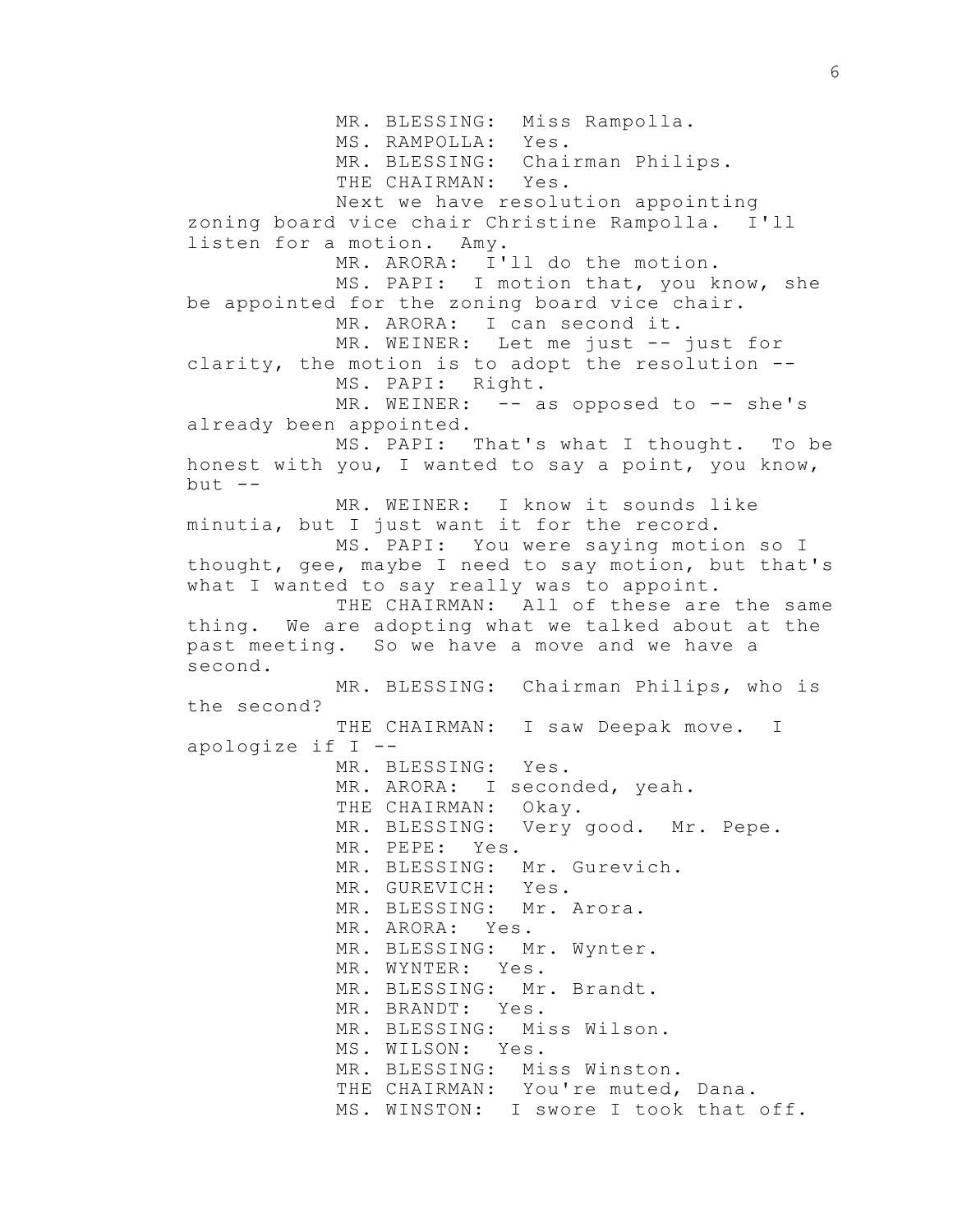Yes.

MR. BLESSING: Miss Papi. MS. PAPI: Yes. MR. BLESSING: Miss Rampolla. MS. RAMPOLLA: Yes, and thank you. MR. BLESSING: Chairman Philips. THE CHAIRMAN: Yes. The next resolution is appointing Amy Papi as secretary. I'll listen for a motion. MR. WYNTER: Motion to adopt the resolution. THE CHAIRMAN: We have that from Ivan. Okay. Second? MR. PEPE: I'll second. THE CHAIRMAN: I'll let Chester do it, Steve. Chester seconded. Okay. MR. BLESSING: Mr. Pepe. MR. PEPE: Yes. MR. BLESSING: Mr. Gurevich. MR. GUREVICH: Yes. MR. BLESSING: Mr. Arora. MR. ARORA: Yes. MR. BLESSING: Mr. Wynter. MR. WYNTER: Yes. MR. BLESSING: Mr. Brandt. MR. BRANDT: Yes. MR. BLESSING: Miss Wilson. MS. WILSON: Yes. MR. BLESSING: Miss Winston. MS. WINSTON: Yes. MR. BLESSING: Miss Papi. MS. PAPI: Yes. Thank you. MR. BLESSING: Miss Rampolla. MS. RAMPOLLA: Yes. MR. BLESSING: Chairman Philips. THE CHAIRMAN: Yes. The next resolution would be the appointment of the recording secretary, Deborah Masterton. I'll listen for approval of this resolution. MR. WYNTER: I make a motion to adopt this resolution, also. THE CHAIRMAN: Okay, that was Ivan. MR. WYNTER: Yes. THE CHAIRMAN: Okay. Do we have a second? MR. GUREVICH: I'll second that. THE CHAIRMAN: Okay. Thank you, Leon. Please call the roll, Aaron. MR. BLESSING: Mr. Pepe.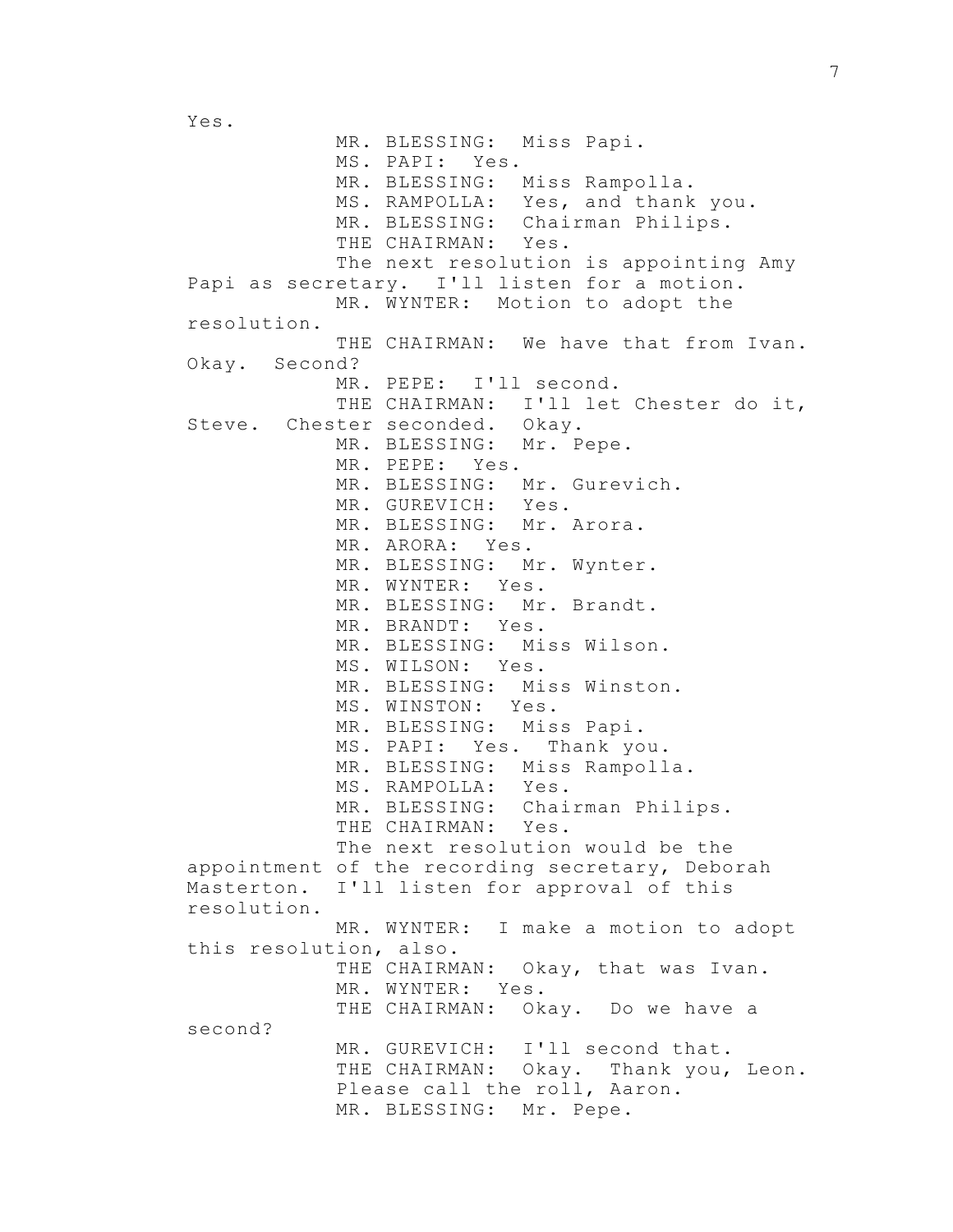MR. PEPE: Yes. MR. BLESSING: Mr. Gurevich. MR. GUREVICH: Yes. MR. BLESSING: Mr. Arora. MR. ARORA: Yes. MR. BLESSING: Mr. Wynter. MR. WYNTER: Yes. MR. BLESSING: Mr. Brandt. MR. BRANDT: Yes. MR. BLESSING: Miss Wilson. MS. WILSON: Yes. MR. BLESSING: Miss Winston. MS. WINSTON: Yes. MR. BLESSING: Miss Papi. MS. PAPI: Yes. MR. BLESSING: Miss Rampolla. MS. RAMPOLLA: Yes. MR. BLESSING: Chairman Philips. THE CHAIRMAN: Yes. Next we have the resolution that will appoint the zoning board attorney Weiner & Weiner. I'll listen for a motion on this resolution. MS. RAMPOLLA: I'll make a motion to approve this resolution. THE CHAIRMAN: Okay, and do we have a second? MR. ARORA: I will second. THE CHAIRMAN: We have Deepak. Okay. You have that, Aaron? MR. BLESSING: Yes. Thank you. THE CHAIRMAN: Okay. Please call the roll. MR. BLESSING: Mr. Pepe. MR. PEPE: Yes. MR. BLESSING: Mr. Gurevich. MR. GUREVICH: Yes. MR. BLESSING: Mr. Arora. MR. ARORA: Yes. MR. BLESSING: Mr. Wynter. MR. WYNTER: Yes. MR. BLESSING: Mr. Brandt. MR. BRANDT: Yes. MR. BLESSING: Miss Wilson. MS. WILSON: Yes. MR. BLESSING: Miss Winston. MS. WINSTON: Yes. MR. BLESSING: Miss Papi. MS. PAPI: Yes. MR. BLESSING: Miss Rampolla. MS. RAMPOLLA: Yes.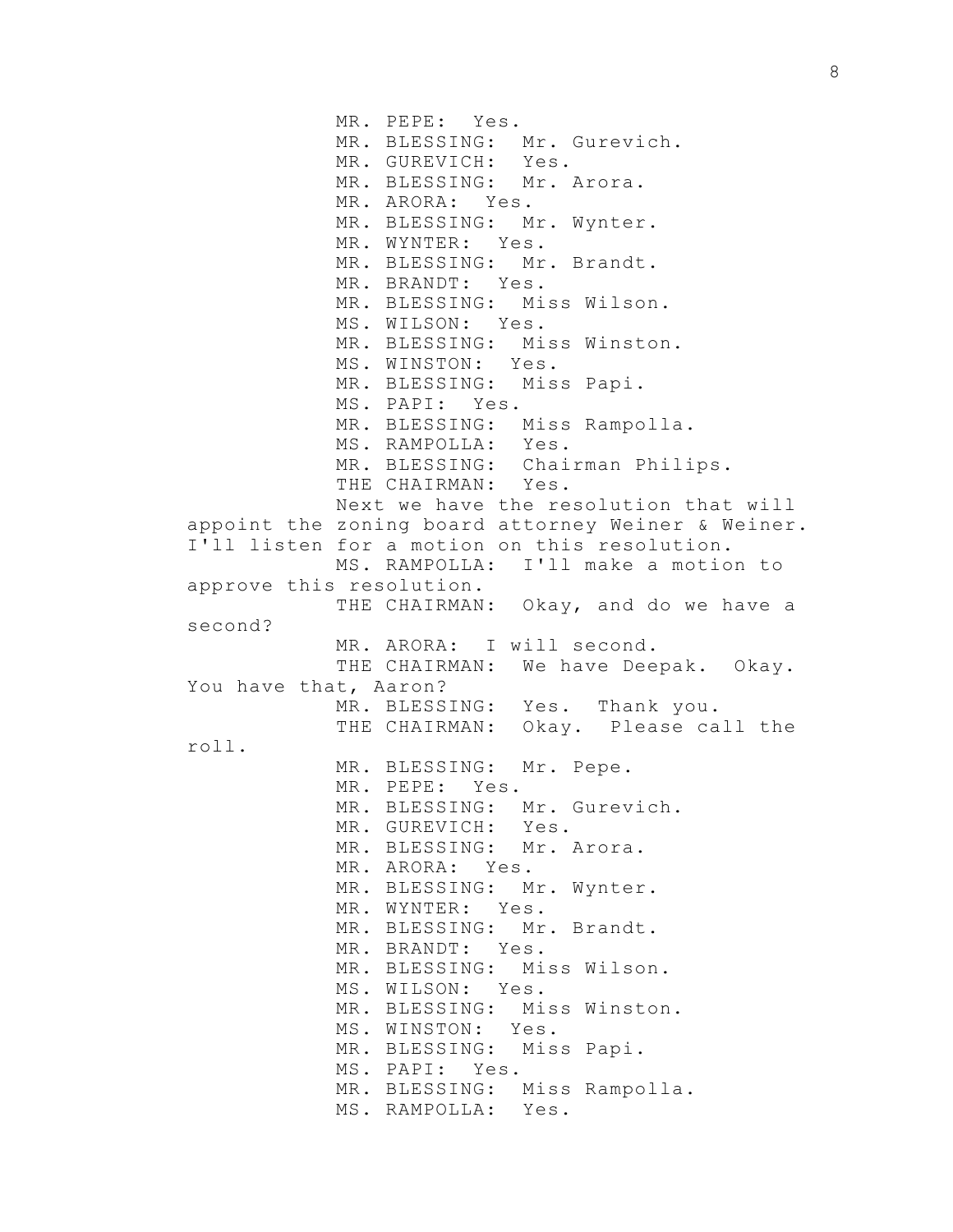MR. BLESSING: Chairman Philips. THE CHAIRMAN: Yes. Moving on to the next resolution, resolution appointing the zoning board engineer, Remington Vernick Engineers. I'll listen for a motion to approve this resolution. MR. GUREVICH: I'll nominate to approve for motion to approve. THE CHAIRMAN: Thank you, Leon. MR. BRANDT: I'll second that. THE CHAIRMAN: We have a second from Steve. Please, Aaron, then using that, call the roll. MR. BLESSING: Mr. Pepe. MR. PEPE: Yes. MR. BLESSING: Mr. Gurevich. MR. GUREVICH: Yes. MR. BLESSING: Mr. Arora. MR. ARORA: Yes. MR. BLESSING: Mr. Wynter. MR. WYNTER: Yes. MR. BLESSING: Mr. Brandt. MR. BRANDT: Yes. MR. BLESSING: Miss Wilson. MS. WILSON: Yes. MR. BLESSING: Miss Winston. MS. WINSTON: Yes. MR. BLESSING: Miss Papi. MS. PAPI: Yes. MR. BLESSING: Miss Rampolla. MS. RAMPOLLA: Yes. MR. BLESSING: Chairman Philips. THE CHAIRMAN: Yes. Next we'll be looking for the approval of the resolution appointing the conflict engineer. I'll listen for a motion. MR. GUREVICH: Motion to approve. MR. BRANDT: Make a motion to adopt. THE CHAIRMAN: I didn't catch that. Was that Chester? MR. BRANDT: Yes. THE CHAIRMAN: Ivan, did you second? I saw your hand up. MR. WYNTER: Yes. THE CHAIRMAN: Okay. MR. BLESSING: Mr. Pepe. MR. PEPE: Yes. MR. BLESSING: Mr. Gurevich. MR. GUREVICH: Yes.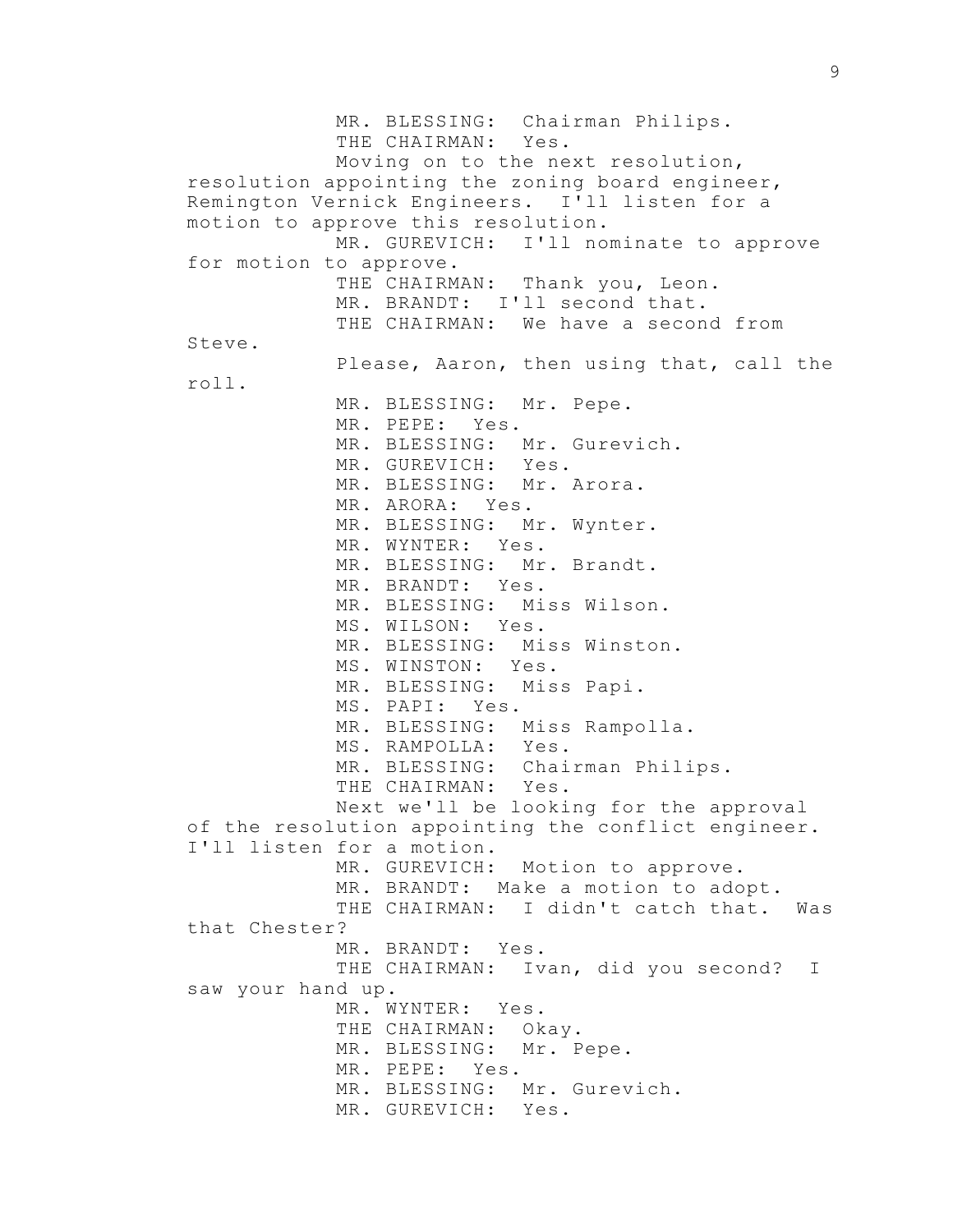MR. BLESSING: Mr. Arora. MR. ARORA: Yes. MR. BLESSING: Mr. Wynter. MR. WYNTER: Yes. MR. BLESSING: Mr. Brandt. MR. BRANDT: Yes. MR. BLESSING: Miss Wilson. MS. WILSON: Yes. MR. BLESSING: Miss Winston. MS. WINSTON: Yes. MR. BLESSING: Miss Papi. MS. PAPI: Yes. MR. BLESSING: Miss Rampolla. MS. RAMPOLLA: Yes. MR. BLESSING: Chairman Philips. THE CHAIRMAN: Yes. And next resolution is a resolution appointing the zoning board conflict attorney, Shamy, Shipers & Lonski. Again on this one, I'll listen for a motion. MR. GUREVICH: Motion to approve. THE CHAIRMAN: Leon. Second from? MR. WYNTER: I will second it. THE CHAIRMAN: Well, I got Steve that time, Ivan. MR. WYNTER: Okay. MR. BLESSING: Mr. Pepe. MR. PEPE: Yes. MR. BLESSING: Mr. Gurevich. MR. GUREVICH: Yes. MR. BLESSING: Mr. Arora. MR. ARORA: Yes. MR. BLESSING: Mr. Wynter. MR. WYNTER: Yes. MR. BLESSING: Mr. Brandt. MR. BRANDT: Yes. MR. BLESSING: Miss Wilson. MS. WILSON: Yes. MR. BLESSING: Miss Winston. MS. WINSTON: Yes. MR. BLESSING: Miss Papi. MS. PAPI: Yes. MR. BLESSING: Miss Rampolla. MS. RAMPOLLA: Yes. MR. BLESSING: Chairman Philips. THE CHAIRMAN: Yes. Okay, before we go to the next application, I wanted to take this opportunity to

thank the board and to offer everybody as much as I could an opportunity to engage in this particular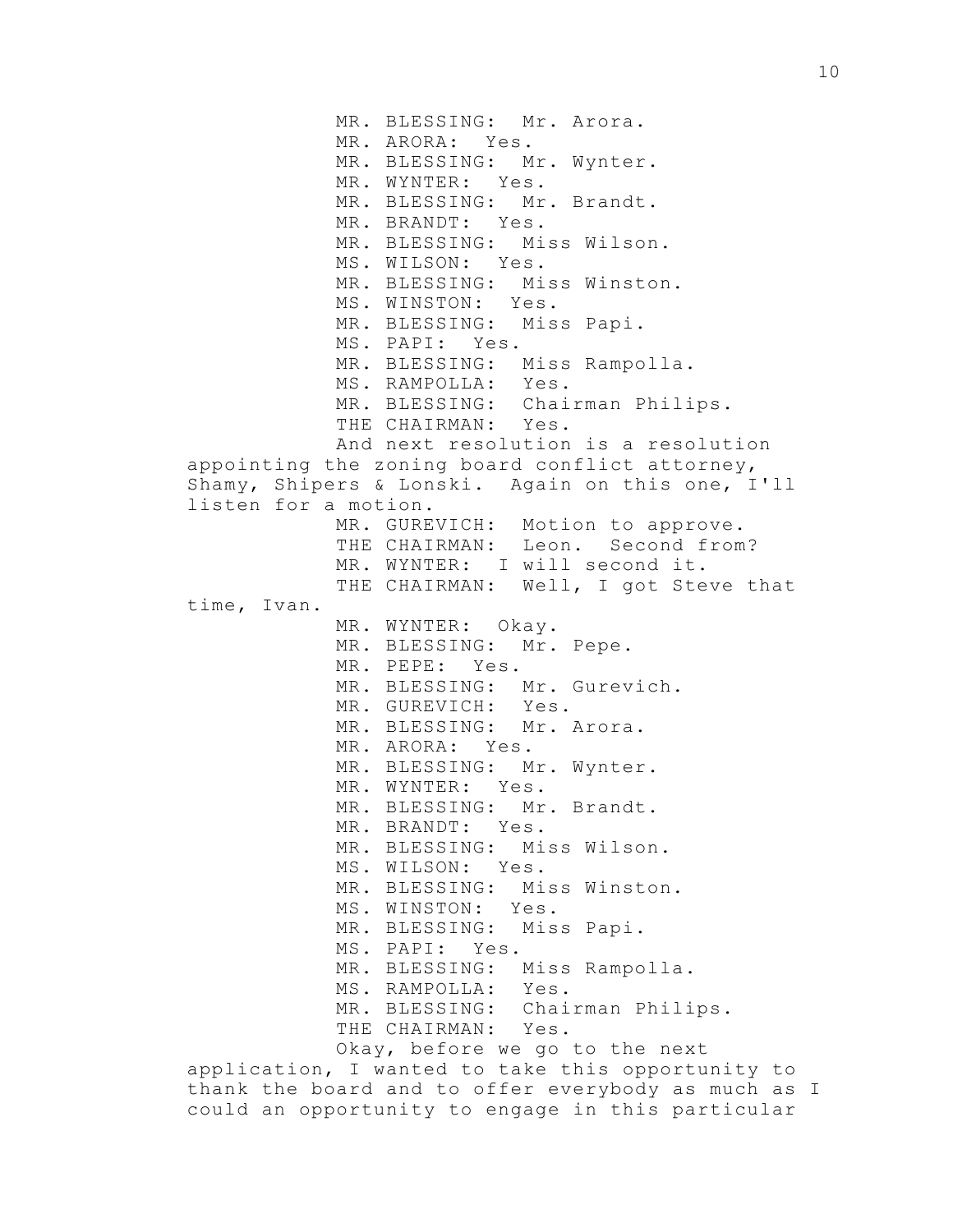yearly requirement, and I thank you again. It was a little tedious, but I think you can all understand we want to bring everybody into the process as much as we could. So I thank you all for participation. Our next is a -- is the resolution for the application Z-21-33, Marciante. Mr. Weiner, is this resolution ready in order? MR. WEINER: Yes, Mr. Chairman. THE CHAIRMAN: Okay. With that, I will then listen for a motion from only the persons who are eligible to vote on this one, which would be the seven who voted on it, because this is an application. Do I have a motion? MS. PAPI: Mr. Chairman. THE CHAIRMAN: Amy has moved it. MS. PAPI: I move to adopt application  $Z - 21 - 33$ . THE CHAIRMAN: Okay. We have a second? MR. WYNTER: I second it. THE CHAIRMAN: We got a second from Ivan on this one. Okay. Among those eligible, are there anything in that -- in the resolution that anybody has any questions about? If not, we can call the roll. Please call the roll, Aaron. MR. BLESSING: Mr. Pepe. MR. PEPE: Yes. MR. BLESSING: Mr. Gurevich. MR. GUREVICH: Yes. MR. BLESSING: Mr. Arora. MR. ARORA: Yes. MR. BLESSING: Mr. Wynter. MR. WYNTER: Yes. MR. BLESSING: Miss Papi. MS. PAPI: Yes. MR. BLESSING: Miss Rampolla. MS. RAMPOLLA: Yes. MR. BLESSING: Chairman Philips. THE CHAIRMAN: Yes. I'm sorry if I missed it, but I think was one alternate -- no, we were all seven. I'm sorry. There was only an alternate missing. You're right, Aaron. I'm going to jump over the resolution to go into executive session for a second, and I'm going to ask the attorney to explain under new business Z-21-19, the circumstances surrounding this particular application. MR. WEINER: Thank you, Mr. Chairman. Initially, I want to acknowledge that I've had an opportunity to review the notices that were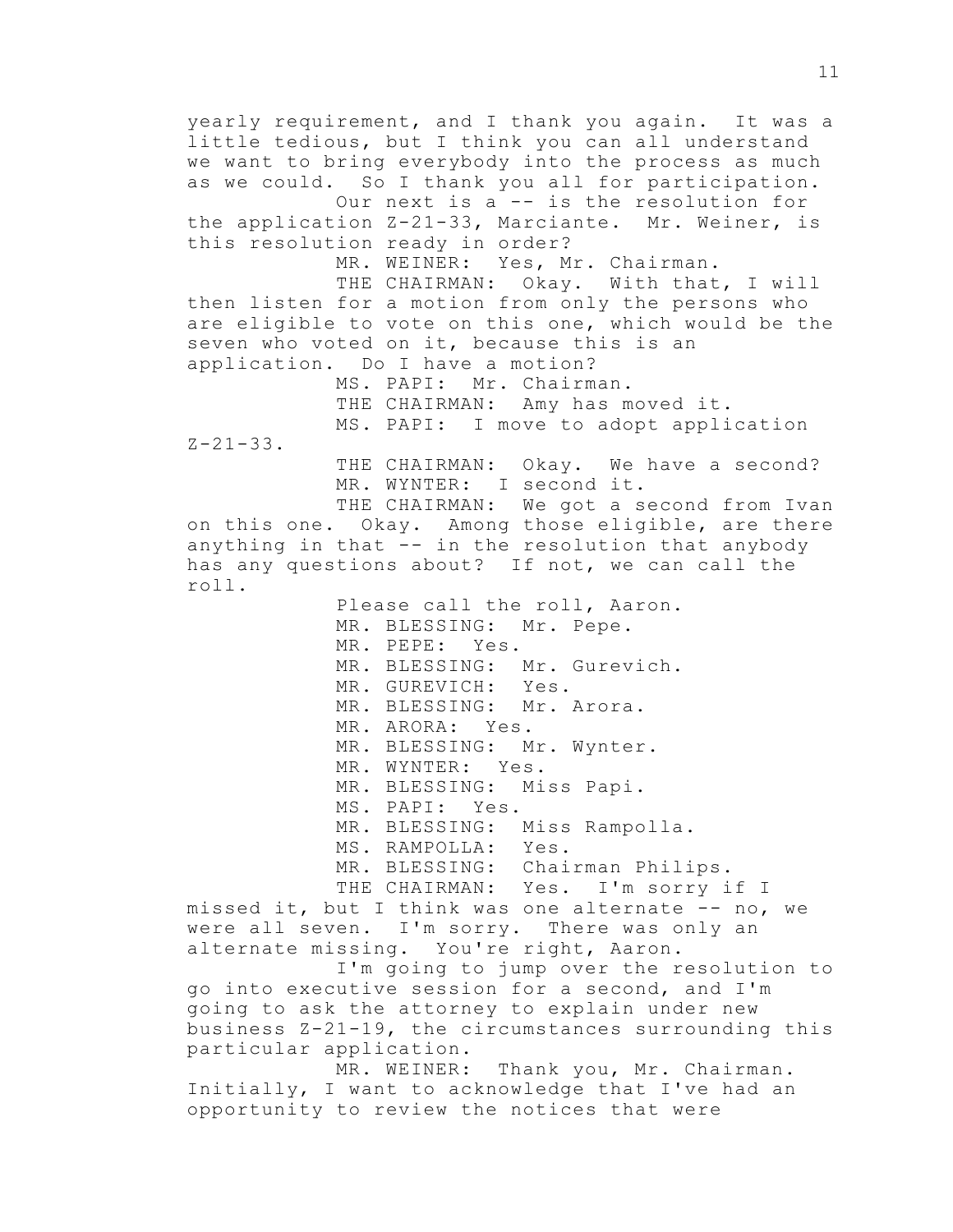submitted, the notice proofs submitted regarding notice matters related to this application, and they are all acceptable and in order, and therefore, the board has jurisdiction to hear this application. Now that the board has accepted and

acknowledged jurisdiction, there has been a request for an adjournment of this application to March 3, 2022. With that request for an adjournment, the applicant has executed an extension of time to the same date, extending the mandatory date to that date. So therefore, should the board grant this adjournment, there would be no new -- no further notice would be needed. This meeting and this announcement right now would be sufficient should the board grant the adjournment, and it would be moved to March 3 with no further notice, and that would be for all members of the public who are watching or otherwise participating in this meeting, that is the only notice that you will receive. Should the board grant this adjournment, the application will be heard without any further newspaper notice, any further mailing notice, or any other notice of any kind other than what is being said here tonight.

Mr. Chairman, as far as the adjournment, that is for the chair's consideration on how to move.

THE CHAIRMAN: Okay, so we've been asked to adjourn this until March 3. Is there anybody in the board who has any particular reason why they would like to discuss whether or not we should grant this?

MS. PAPI: Mr. Chairman, I just wanted to state that on this particular project I would have to recuse myself.

> THE CHAIRMAN: Understood, Miss Papi. MS. PAPI: If you are voting, I'm not

voting.

THE CHAIRMAN: Okay. For those somewhat new members, this is not an odd event. It occurs numerous times. Especially when the board has a lot of business, we will often not be able to get some something. So the applicants understand that, and they ask for an extension or they ask to be put on at some later date after they've already been accepted as having provided the information to open up an application. The request to go to March 3 seems in order. I don't have a problem with it, and I -- if anybody on the board has a problem, we can discuss it at this time, but otherwise, I would say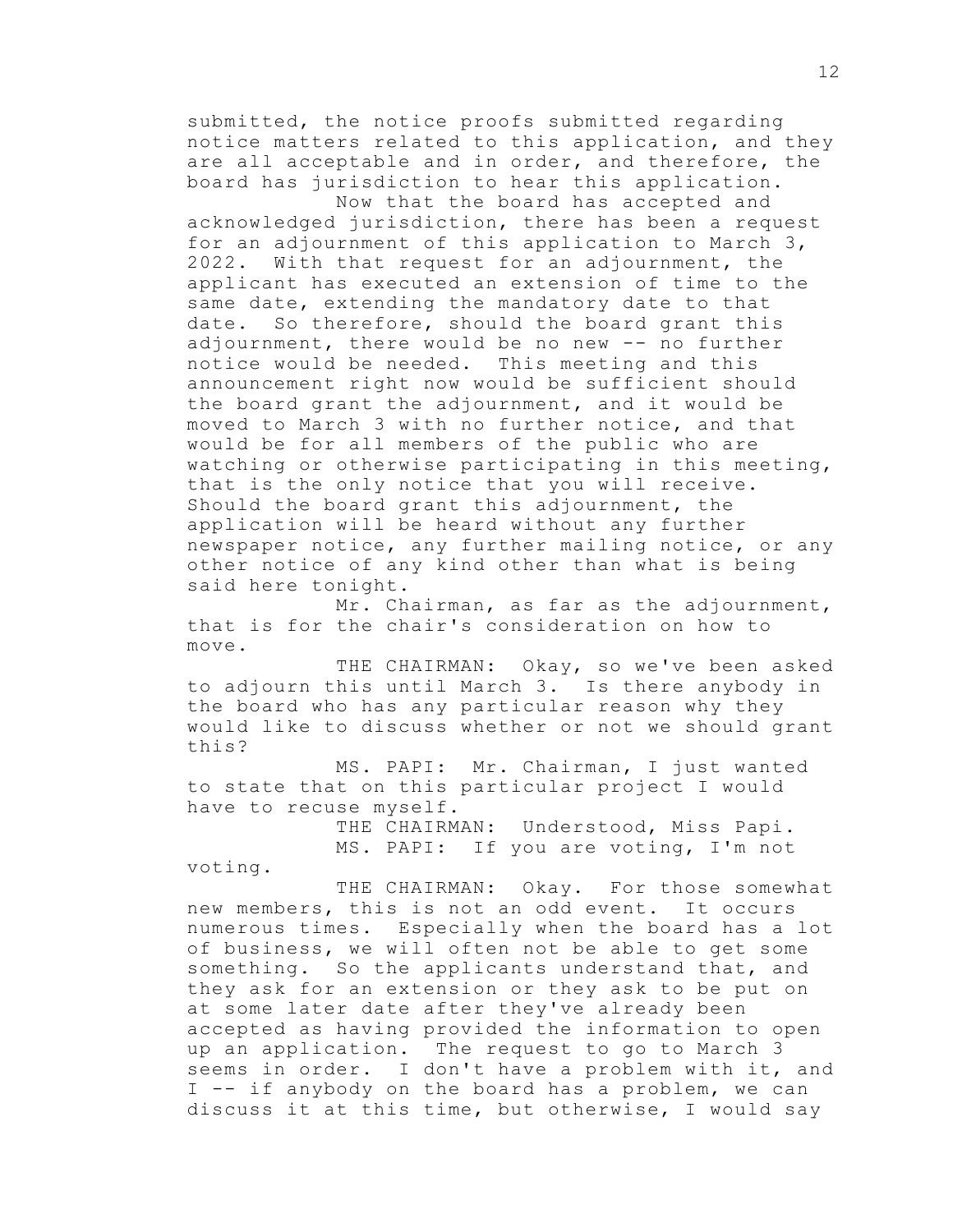we would have that continuation. Everybody okay? MR. WYNTER: Yes. MR. WEINER: We can do a voice vote on that, too, Mr. Chairman. THE CHAIRMAN: Okay, yeah, that's all I would expect. MR. WEINER: All in favor of granting the adjournment? THE CHAIRMAN: Any opposed? Hearing none, okay. So that -- MR. WEINER: For the record, Miss Papi is recused and did not vote, did not participate. MS. PAPI: Thank you. THE CHAIRMAN: So the applicant -- just for a learning situation for the board, the applicant had sent out everything and then needed some additional information and time to do something that we agreed to let them -- grant that time to them. So now, moving on to number 11, a resolution to go into executive session. MR. WEINER: Excuse me, Mr. Chairman, before we continue on that, I just want to make sure. Now that the adjournment has been granted, the chair should make an announcement of the new date, that there's no further notice.

THE CHAIRMAN: Okay, yeah, standard. Okay. To the public -- is anybody on the call? MR. BLESSING: No members of the public

present.

THE CHAIRMAN: Okay, but still it's being recorded and sent out, so for the purposes of identification to the public, application  $Z-21-19$ , Lamar Advertising, will not be heard tonight. We have granted jurisdiction, and we will be hearing that application on March 3. The applicant is not required to send out any further notice. The only notice being given is here at this time to the public as part of this open meeting. So covers that piece of it.

Now moving on to resolution to go into executive session. I think we can't talk about it so I would say I need a motion to --

MR. WEINER: What we would need is a motion to move into executive session, and before we do so, because this is -- the executive session is essentially the last order of business on the agenda, and although when we go into executive session, the TV broadcast will continue, but the executive session will be blacked out, and I believe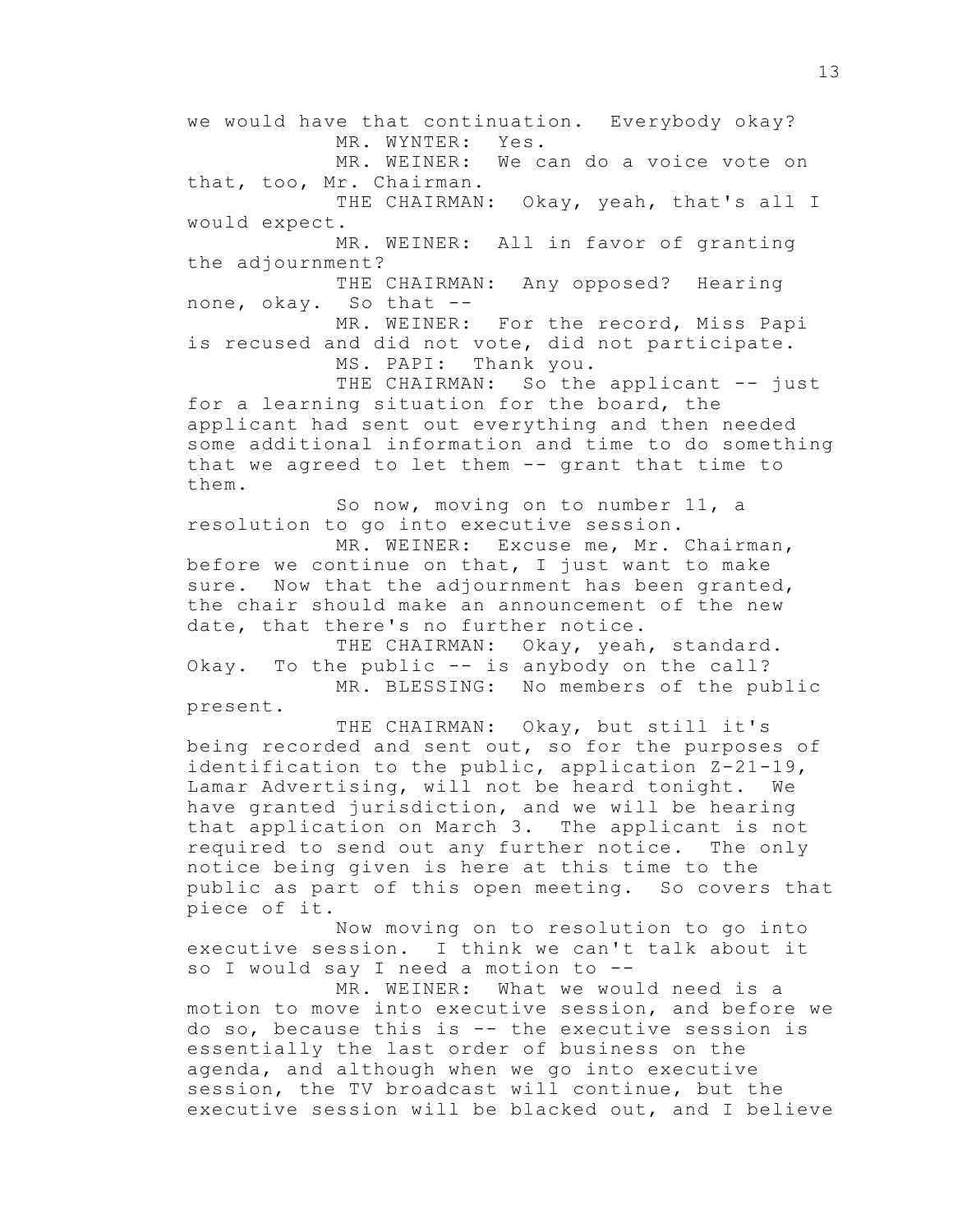there will be a notice put on there that the board is in executive session. But before we do so, I just wanted to acknowledge quickly that our planning and engineering department I believe beginning today is in the process of over a couple of days transitioning a move to a new physical location, and I just want to take a second to thank the entire staff and the planning and engineering department, particularly Aaron, who works hand in hand with our board. I know they've been doing a lot of double duty the last couple of days and even today, and I want to just thank them, and Aaron in particular, for the extra effort in, you know, handling the normal things that are very extensive in prepping this board, as well as doing what I'm sure is going on a lot of other stuff with regard to the move physically. So just wanted to acknowledge that. And what we would need to do now is then move in and have a motion to move into executive session. THE CHAIRMAN: Okay. Thank you. I'll listen for a motion to enter executive session from the board. MR. ARORA: I do the motion. THE CHAIRMAN: Do we have a second? MS. RAMPOLLA: Mr. Chairman, if we're -are we coming back after? THE CHAIRMAN: We have to. MS. RAMPOLLA: Okay, for a public portion afterwards; is that -- THE CHAIRMAN: Yeah. MR. WEINER: What will happen is when we are ready to conclude executive session, there will be another motion made in the session to return to an open meeting, and then any further business will be conducted back in the open meeting. MS. RAMPOLLA: Okay. Thank you. THE CHAIRMAN: So at this point, motion to go into executive session. Do we have a second? MR. WYNTER: I second. THE CHAIRMAN: Okay. All in favor signify by saying aye. Any opposed? Hearing none, Anthony, move us into executive session, please. (At which point the board convened into executive session followed by public session. Executive session minutes under separate cover.)